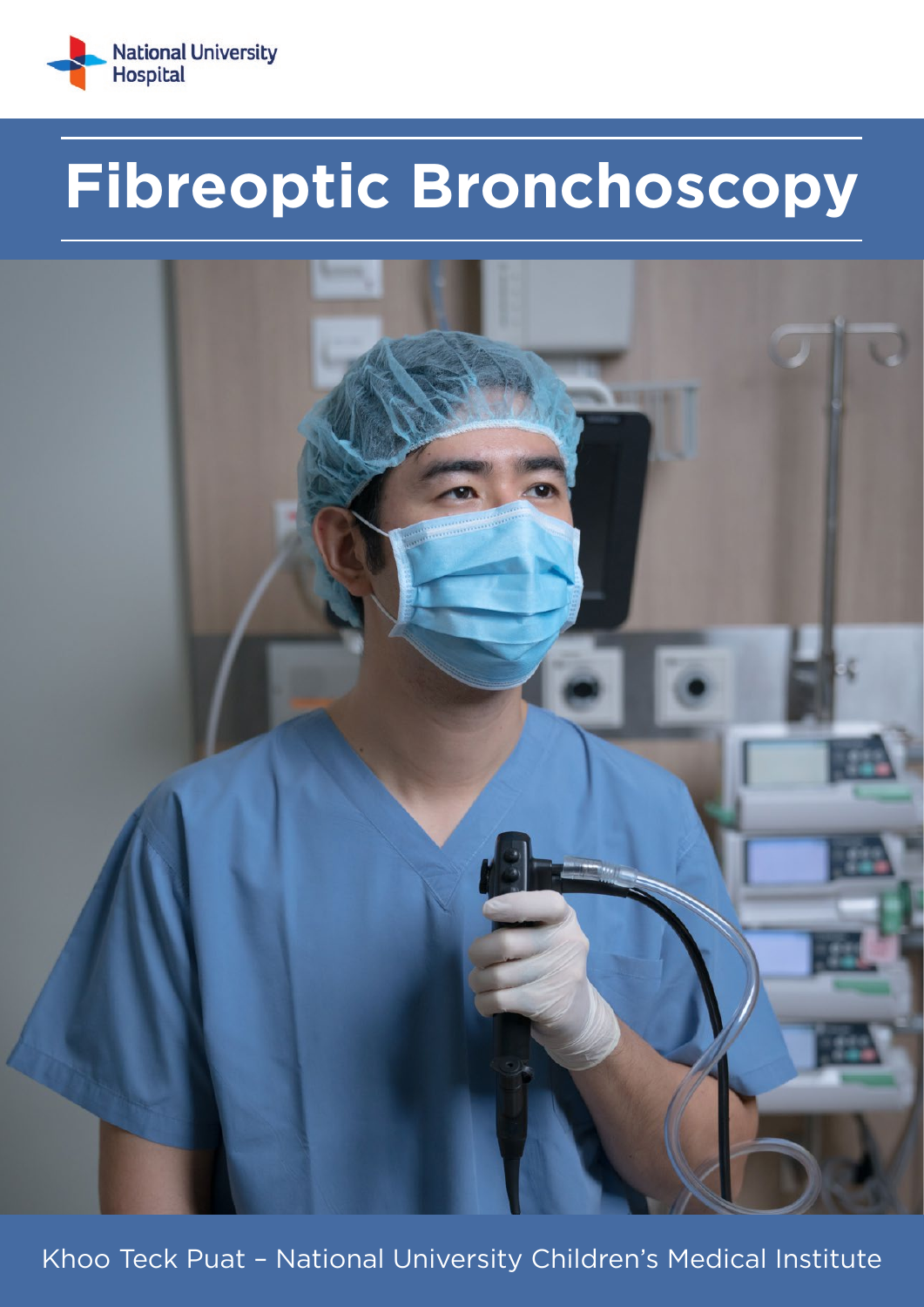## What is fibreoptic bronchoscopy?

A bronchoscopy is an examination of the breathing passages and tubes (airways) of the lungs. It is carried out with a thin tube-like instrument with a mini camera at its tip, called a bronchoscope, usually after your child has had sedation medicine to make him or her sleepy. The camera allows the doctors to see the inside of the breathing passages in your child's lungs. There is also a small suction channel which allows the doctors to take samples of secretions or tissue for further testing.



### When and why is a bronchoscopy done?

A bronchoscopy is done for the following reasons:

### • **Noisy breathing**

A bronchoscopy allows doctors to look directly at the throat, vocal cord area and major airways to identify the problem. Noisy breathing is usually caused by narrowed airways which may be due to the collection of material within the airway, external compression of the airway or weak airway walls.

### • **Infections**

Samples collected from your child's lung can help doctors to find the cause of infection and provide the appropriate treatment.

### • **Ongoing lung collapse**

A bronchoscopy allows the doctor to see the cause of blockage, sample and remove the substance responsible.

### • **Bleeding**

If your child is coughing up blood, the doctor can look inside your child's breathing passage to find out where blood may be coming from.

• **Abnormal Chest X-Ray or CT scan**

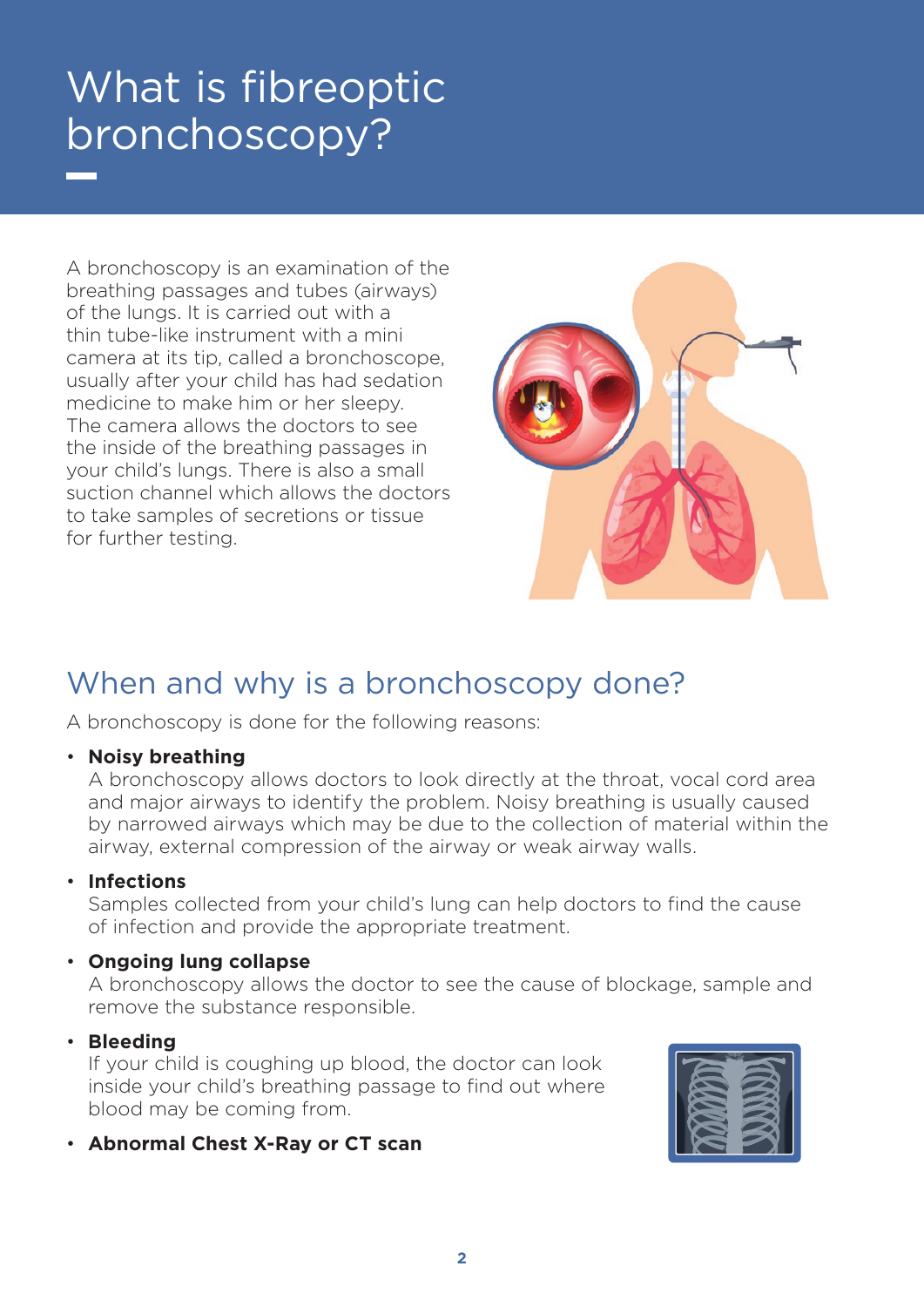### How is a bronchoscopy done?

### **Before the procedure**

Our doctors and nurses will explain the procedure to you and you will have the opportunity to ask any questions you might have. You will be asked to sign a consent form to confirm you are agreeable to proceed with this procedure for your child.

We will inform you of any specific instructions on fasting and intake of any regular medications your child may be on. Fasting is very important before a procedure with sedation. The procedure will be cancelled if these instructions are not followed.

The procedure will usually be done in the Paediatric Intensive Care Unit (PICU). Your child will be admitted to our general ward first before being moved to the PICU. If the procedure is to be done elsewhere, you will be advised of the location beforehand.

### **During the procedure**

Our nurse or doctor will insert a cannula, which is a tiny plastic tube, into your child's hand or arm. This will be used to give your child the sedation medication into his or her vein. The medication will make your child drowsy and helps him/her to relax and remain comfortable and still during the procedure. A local anaesthetic will also be sprayed into the breathing passages to reduce any discomfort.

Once your child has been sedated, a doctor specialised in performing bronchoscopy will pass the bronchoscope through the nose and examine the airways. If your child has an endotracheal tube in his or her mouth because he or she is ventilated in the Intensive Care Unit (ICU), the bronchoscope will be passed through the tube. The procedure usually takes about 5 minutes but may take up to 15 minutes if broncho-alveolar lavage is involved, where sterile saline solution is flushed and sucked back out to obtain samples of the airway fluid for testing.

Our medical team will remain with your child while he or she is sedated. A doctor will monitor the condition and administer the right amount of medications to maintain the correct level of sedation during the procedure. We will monitor your child's blood pressure, oxygen levels and heart rate regularly by using a cuff on your child's arm or leg, a sensor on your child's finger and ECG stickers attached to his or her chest. Your child will be given some oxygen to keep the oxygen in his/her blood at a safe level.

### **After the procedure**

Most children will need to stay in the hospital on the day of the procedure. The doctor may advise staying longer if your child needs to be hospitalised for other reasons.

Your child will be kept in the PICU post-procedure, where our doctors and nurses will monitor your child closely until the effects of the sedative medications have adequately worn off and he or she is conscious, before transferring your child back to general ward. Your child will usually fully awaken about 1 to 2 hours after the procedure. He or she is then allowed to drink and eat.

Normally, your child will remember very little of the procedure.

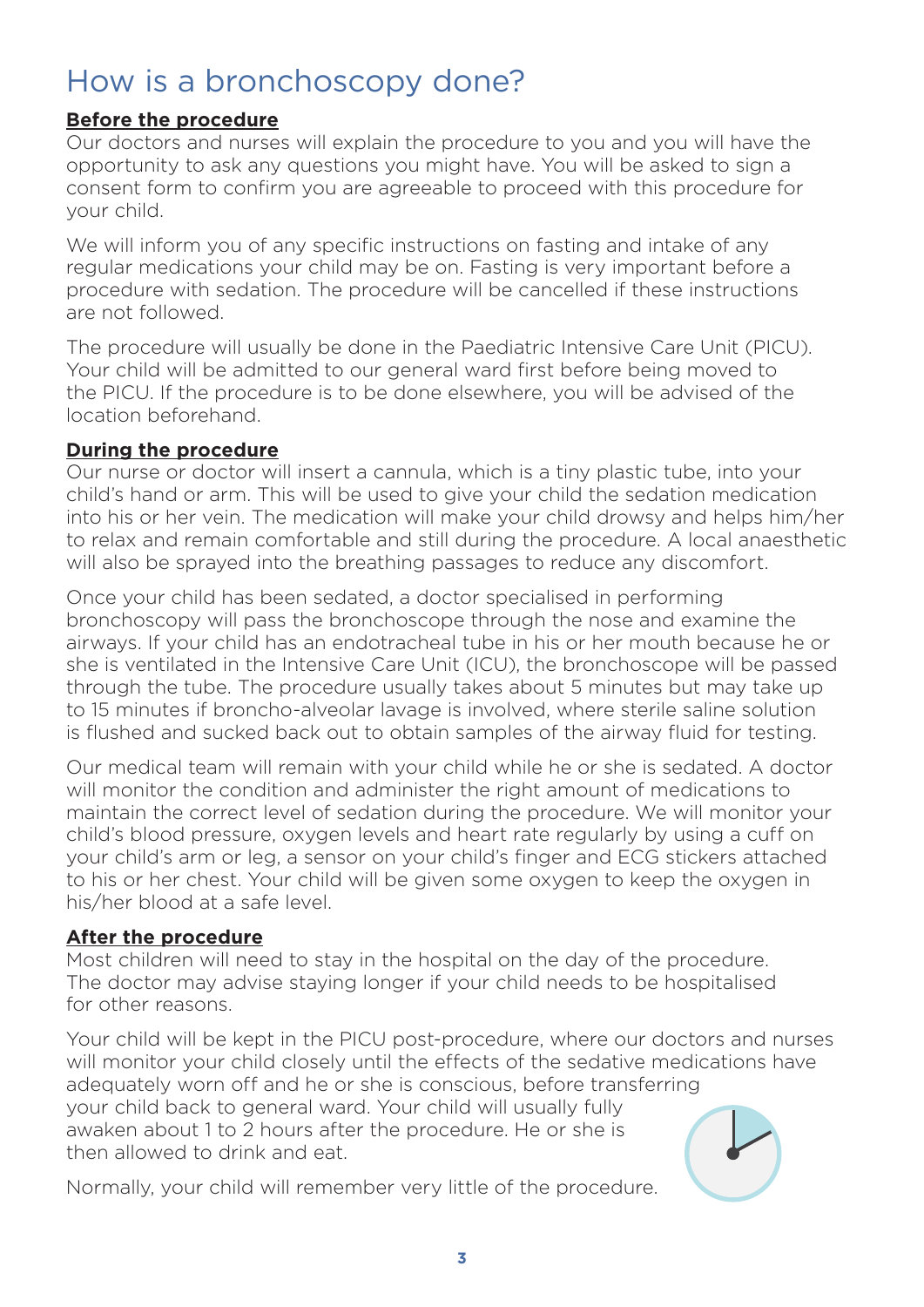### Are they any risks?

Bronchoscopy is a generally safe procedure. Serious complications are rare.

About a quarter of children may experience complications that are generally mild. They may experience short periods of oxygen desaturation (low oxygen levels) during the procedure and usually recover quickly.

Discomfort and coughing are common symptoms due to irritation of the airways. These are usually temporary and will pass in a couple of hours. Up to 1 in 5 may develop a brief and mild fever after the procedure. This usually only requires treatment with paracetamol.

Rare problems may include minor bleeding which usually stops by itself (about 1 in 100 children). Less than 1 in 1000 develop a lung leak (pneumothorax) that may require a chest tube to remove the air around the lung and a hospital stay of about 1 to 3 days.

There are also risks from consuming sedative medications. Children can usually breathe without any help throughout the procedure but may require additional oxygen delivered through a mask or breathing assistance if the breathing is slow or stops. Serious allergy to sedation drugs are rare but may occur.

### How will I know the results of the bronchoscopy?

Our doctor will communicate the immediate findings of the bronchoscopy to you after the procedure. Samples may have been taken from the airways which will be tested over the next few days.

We will arrange a further appointment at our clinic to discuss the results with you before your child leaves the hospital. If your child is staying in hospital for other reasons, we will inform you of the results when they are ready and discuss with you if any further treatment is required.



The information provided in this publication is meant purely for educational purposes and may not be used as a substitute for medical diagnosis or treatment. You should seek the advice of your doctor or a qualified healthcare provider before starting any treatment or if you have any questions related to your health, physical fitness or medical condition.